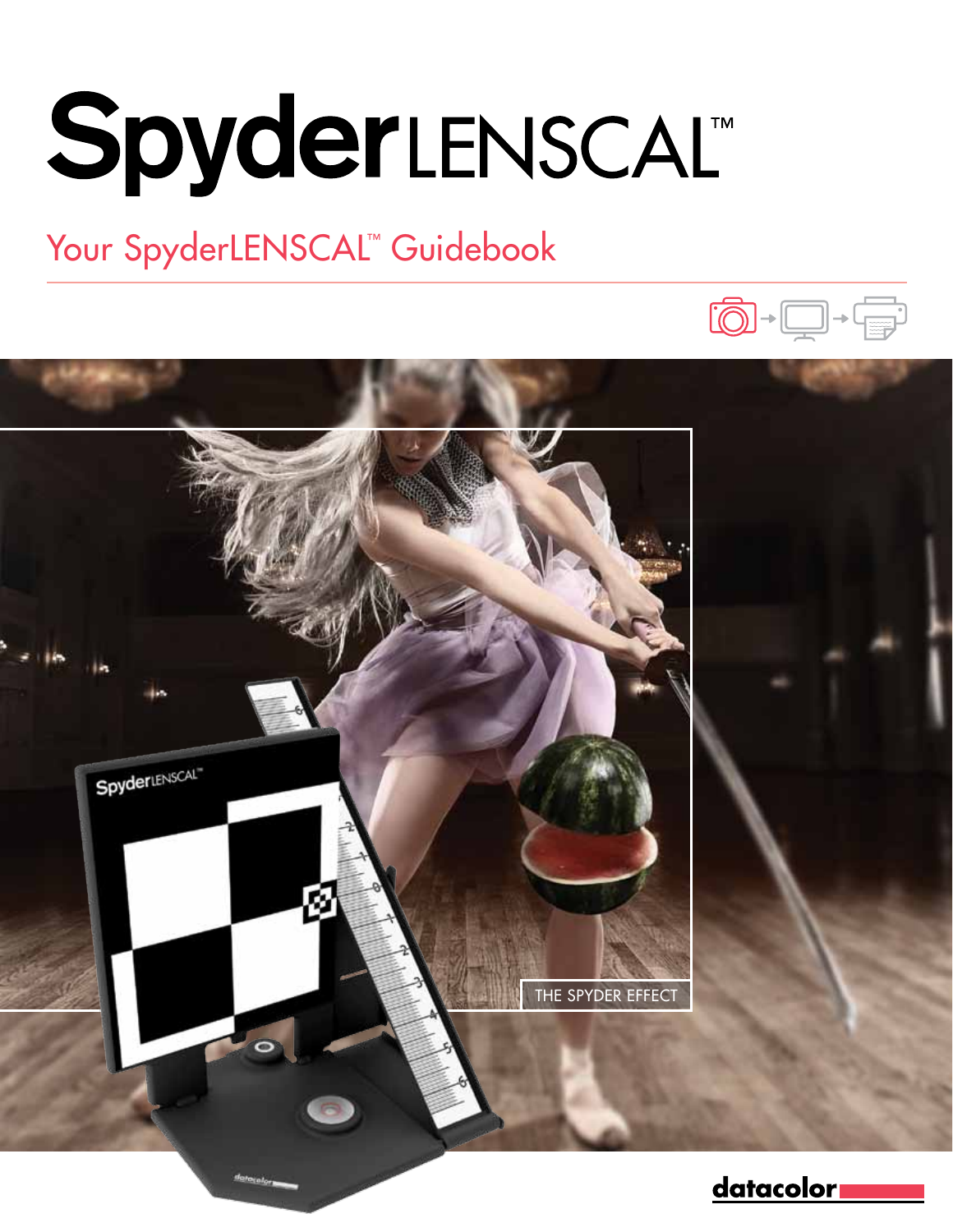## **Congratulations!**

You now own a superior tool for measuring and adjusting the focus performance of your camera and lens combinations. With your Datacolor SpyderLensCal™ you'll enjoy accurate focus performance with crisp, clear and reliable results.



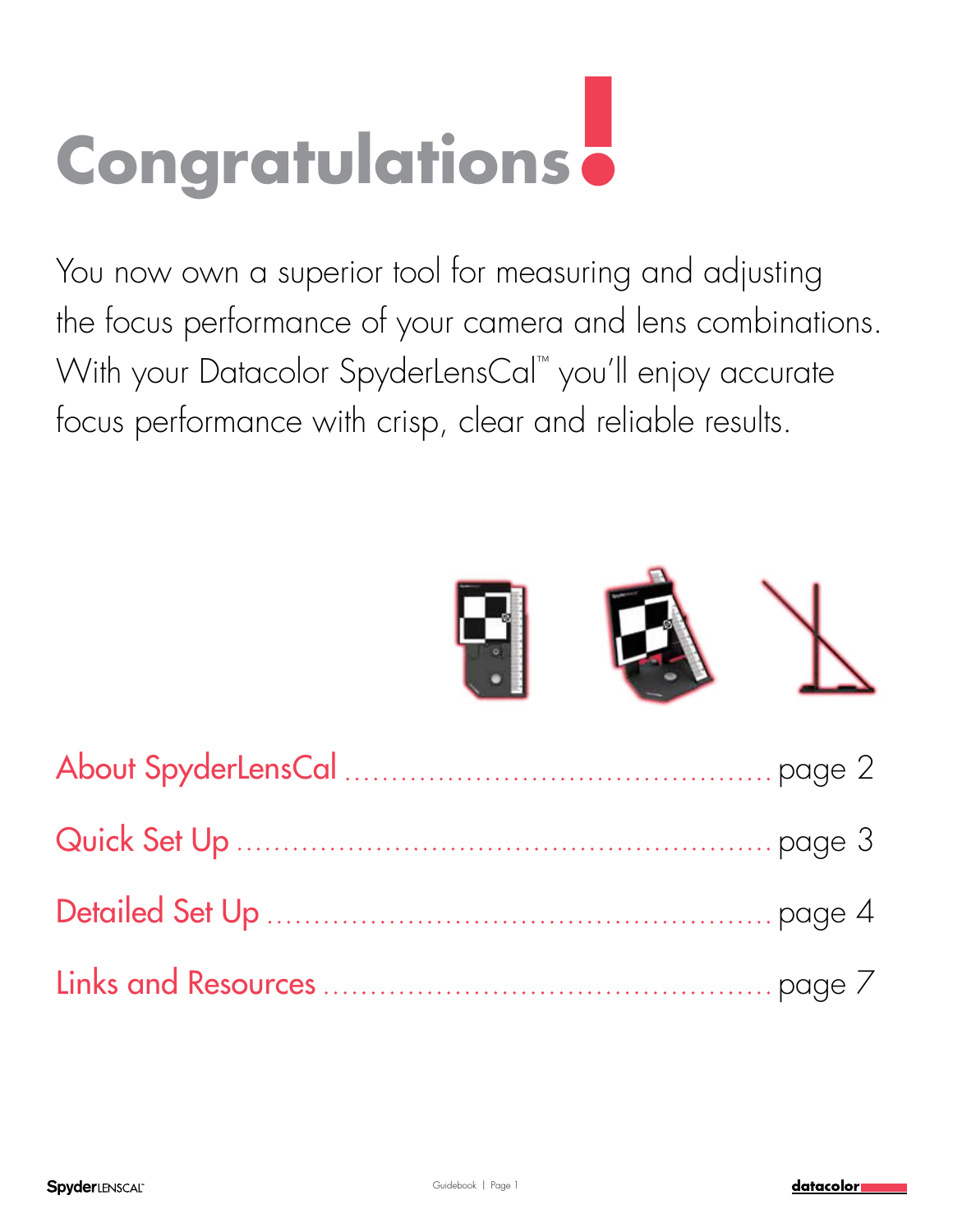## **A focus on accuracy**



 Imagine being able to significantly improve the number of usable shots from each day's session.

Your SpyderLensCal is designed to give you razor-sharp focusing using modern DSLR autofocus micro-adjustment. And because it's completely portable, you can quickly calibrate your interchangeable lenses and recent DSLR bodies anywhere at any time.

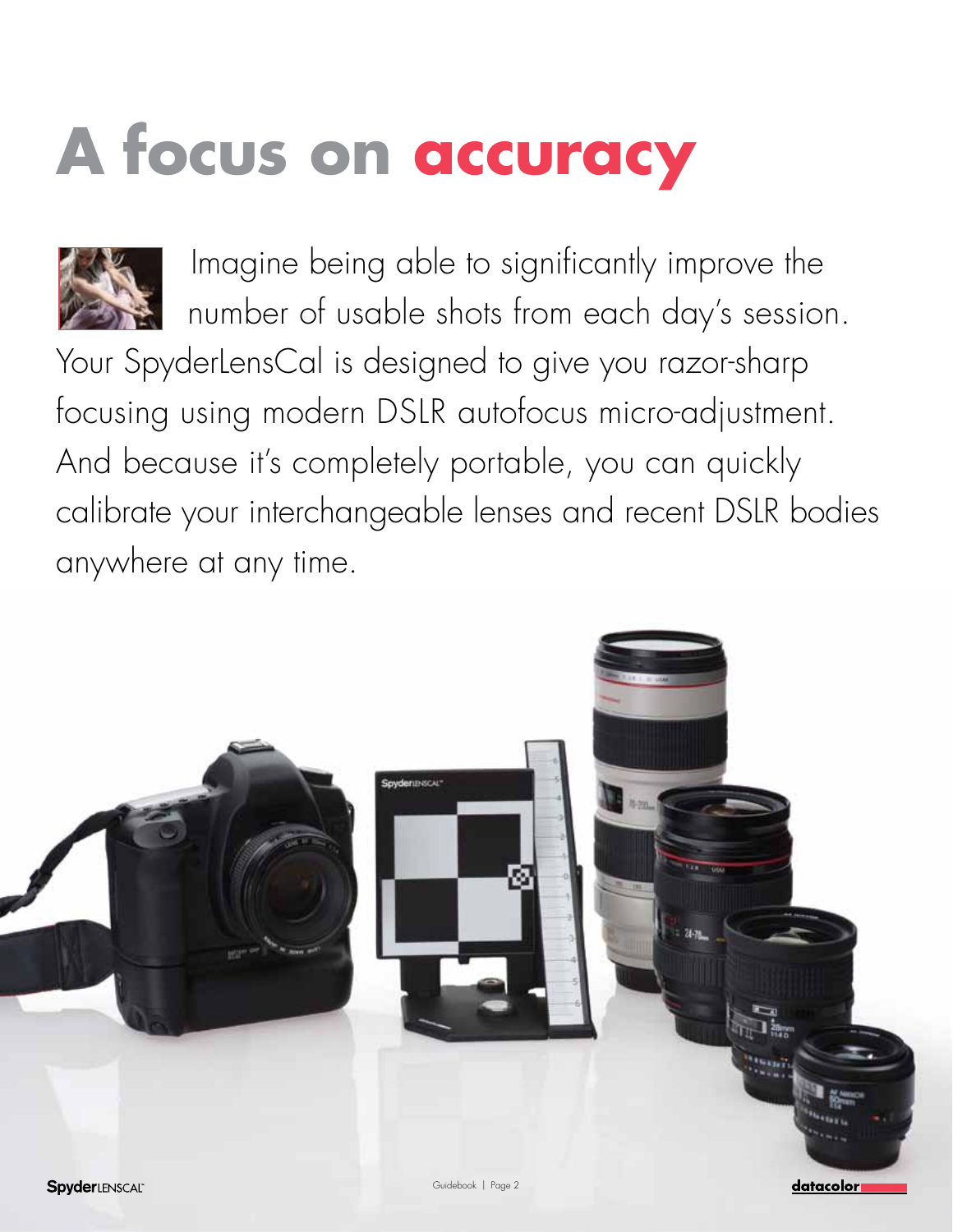## **Quick set up**

Please refer to the detailed instructions in this guidebook for each step in the setup procedure to assure the SpyderLensCal is properly positioned with your camera<br>to accurately calibrate the lens.

**1**<br>**1**<br>**1**<br>**1**<br>**1**<br>**1**<br>**1**<br>**1**<br>**1**<br>**1** Get Set

Set up your SpyderLensCal. **Autor Autofocus** and take



a picture.

Refer to detailed focus instructions on page 5, section 2 to get an accurate setup



## 2<br>2<br>2<br>2<br>2<br>2<br>2<br>2<br>2<br>2<br>2<br>2<br>2<br>2<br>2<br>2<br>2<br>2<br> Check and Calibrate

**Check** focus by reviewing the image.



Calibrate with focusing correction.



## **1**<br>**3**<br>**3**<br>**3**<br>**3** Test, Tweak, Repeat

**Evaluate** the AF by taking a second picture.



Repeat on all lenses.



datacolor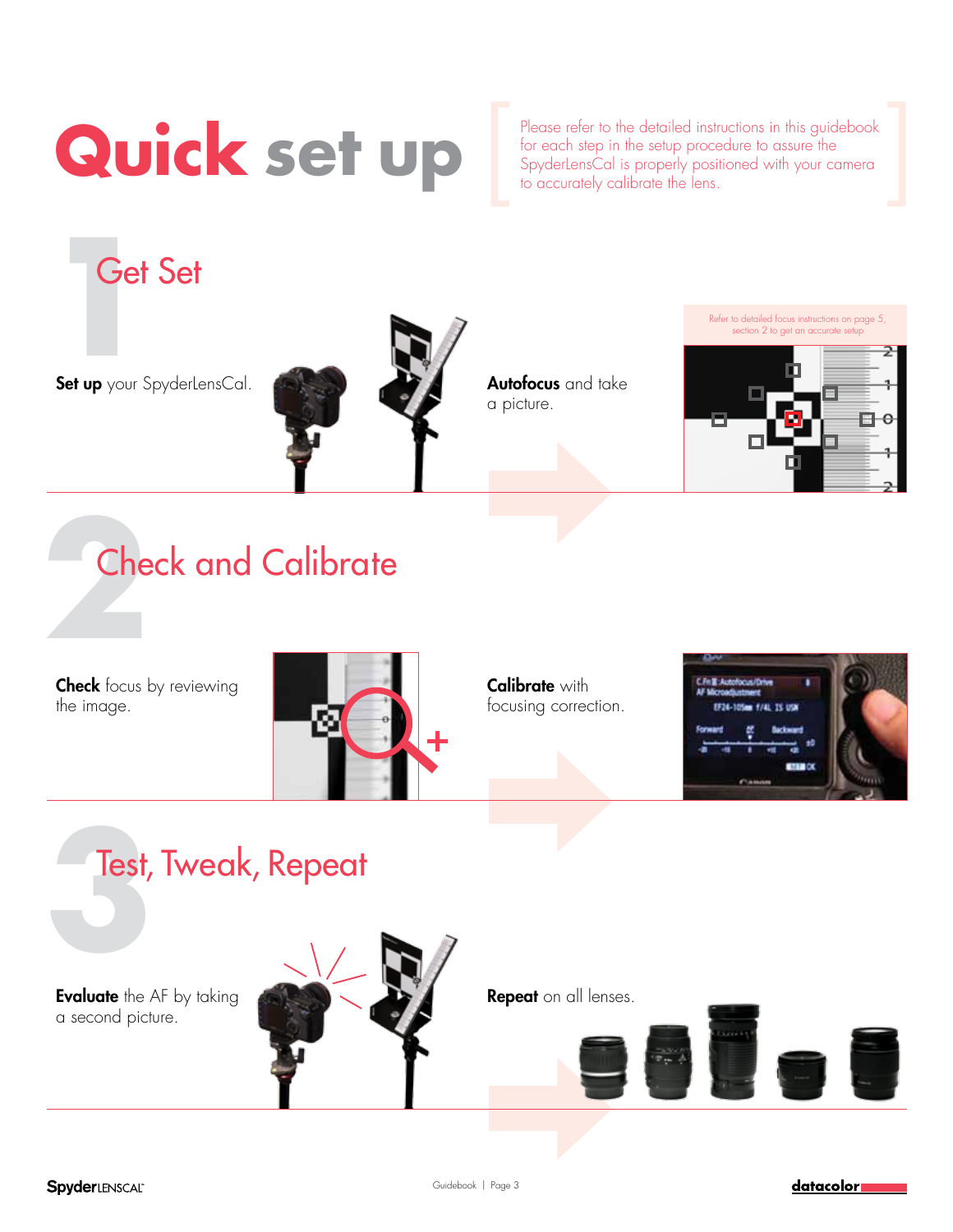# **1Get set**

## **Set Up Your SpyderLensCal**<br>
Unlock the SpyderLensCal and place the ruler in the concentration with the main target. Use the tripod mount if

Unlock the SpyderLensCal and place the ruler in the correct orientation with the main target. Use the tripod mount if desired. The bubble indicator will let you level the tripod for most effective alignment with the camera. You can also place the SpyderLensCal on a desk, table or shelf.

## **but Up Your Camera**<br>
Select the camera and lenses you want to<br>
and set them to autofocus with the stability

Select the camera and lenses you want to calibrate and set them to autofocus with the stabilizing function off. Make sure you're in Aperture Priority or Manual mode. Your camera should be set to the widest aperture (lowest number) on the lens with an ISO 200 setting. Maximize the camera's contrast and sharpness settings to make the readings of the SpyderLensCal easy to see.



## **Set the Distance**<br>
To calibrate your lenses, it is remainded to the distance from the calibration of the big series distance of which you

To calibrate your lenses, it is recommended that you make the distance from the camera to the SpyderLensCal the same distance at which you normally shoot images with each lens. The SpyderLensCal and your camera should always be in parallel positions, at the same height, with the front of the lens parallel to the front target face of the SpyderLensCal. See the illustrations at right for correct positioning.





Optimal Distance = Distance Frequently Used / Focal Length x 30~50 times e.g.  $35 \text{mm} \times 30 \times 50 = 105 \times 175 \text{cm}$ 



Choose a location with appropriate lighting. Be sure the environment is not too dark, and does not have too much uncontrolled light directly behind the camera. Light emanating from other angles in front of the target location from one or more sources is acceptable. A studio shoot set up, while optimal, is not necessary. **Shooting Environment**<br>
Choose a location with appropriate lighting<br>
the environment is not too dark, and does not

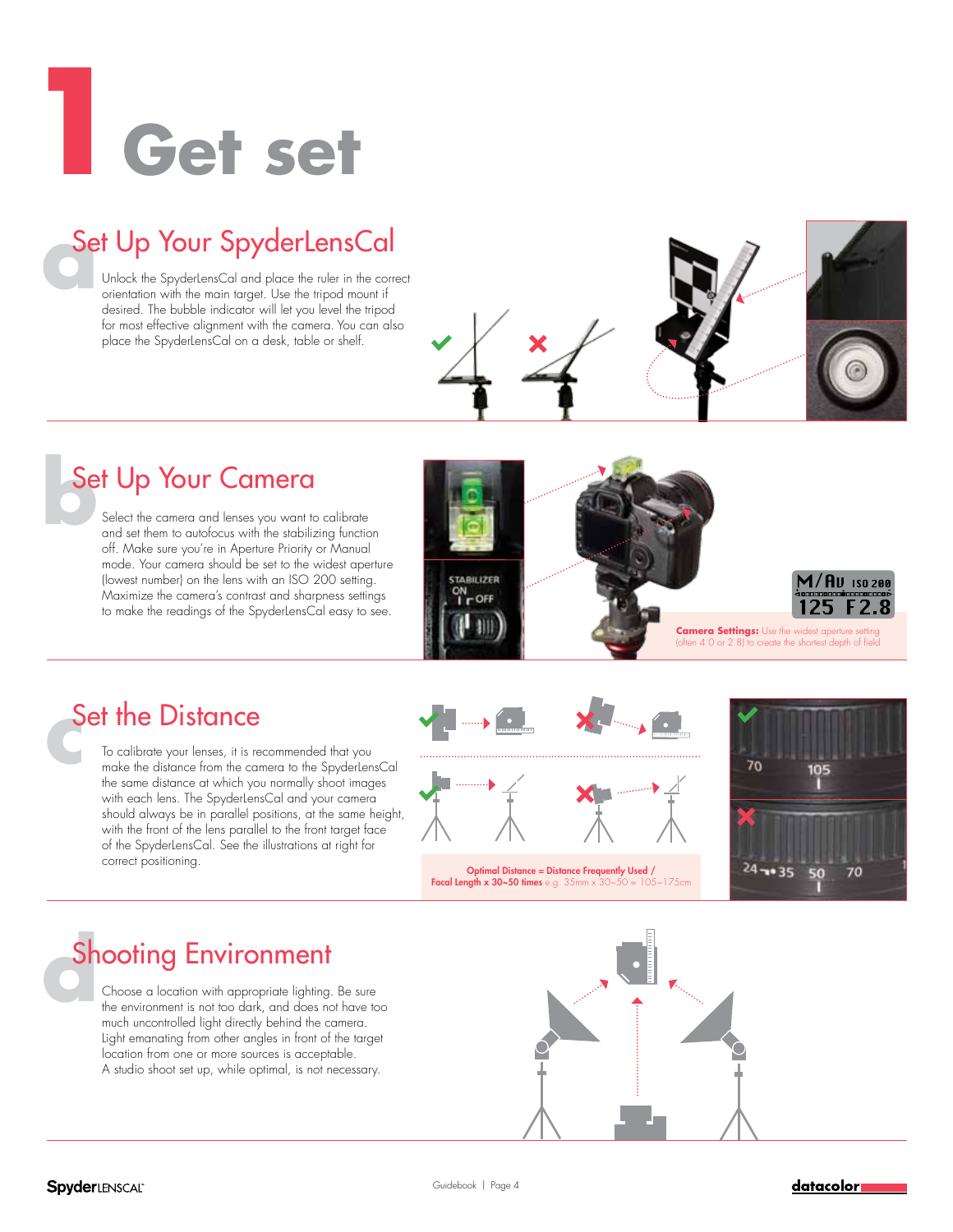# **2 Check and calibrate**

## **a Fest Your Lens Accuracy**<br>
Aim your camera at the small bullseye of the Spy<br>
at the right edge of the vertical target and take of

Aim your camera at the small bullseye of the SpyderLensCal at the right edge of the vertical target and take one or more shots. Look through the viewfinder to ensure no red indicator dots are targeting the ruler. A red dot in the center square of the viewfinder will confirm that the autofocus system is locking onto the target area. If your camera highlights the focus point chosen, the target plane has been selected as the intended focal plane.





## **b**<br> **b** Choose your target shot on the camera's LCD s<br>
Zoom in on the section of the ruler next to the to

Choose your target shot on the camera's LCD screen. Zoom in on the section of the ruler next to the target. With the camera at maximum zoom, take a look at the markings and numbers on the ruler to see which one is sharpest. This mark represents the center of focus determined by your camera and lens autofocus system. To see the test image in a larger format, you can transfer it to a computer.



If your camera and lens combination is correctly calibrated then the line at "0" should be in sharp focus. If the picture is not sharp at "0" your camera/lens combination is not on. **check Your Focus**<br>
If your camera and lens combination<br>
then the line of "0" should be in sh<br>
and sharp of "0" your camera (lens

> Check the ruler to see whether the front or the rear section is sharper. If the lines behind the "0" mark are sharper, the lens is back focusing. If the lines in front are sharper, the lens is front focusing.





### **d** Correct Your Autofocus

To calibrate a back or front focusing issue, enter the autofocus correction menu on your camera and select "adjust by lens."

**Calibration Settings:** The numbers on your SpyderLensCal ruler indicate precisely how many centimeters the camera is front or back focusing. This will allow you to correct the focus millimeter by millimeter. If you need to correct a front focusing issue, go forward. Reverse for back focusing calibration. Note that the numbers on the ruler do not correlate to the numbers in the adjustment menu on the camera.

| C.Fn图:Autofocus/Drive<br>8<br>AF Microadjustment | C.Fnii: Autofocus/Drive<br>AF Microadjustment | 8  |
|--------------------------------------------------|-----------------------------------------------|----|
| EF24-105mm f/4L IS USN                           | 0:Disable<br>1:Adjust all by same amount      | ±0 |
| Forward<br><b>Backward</b>                       | 2: Adjust by lens                             | ±0 |
| ±0<br>-20<br>юĸ<br>SET.                          | 間 Clear all<br><b>INFO</b> Change             |    |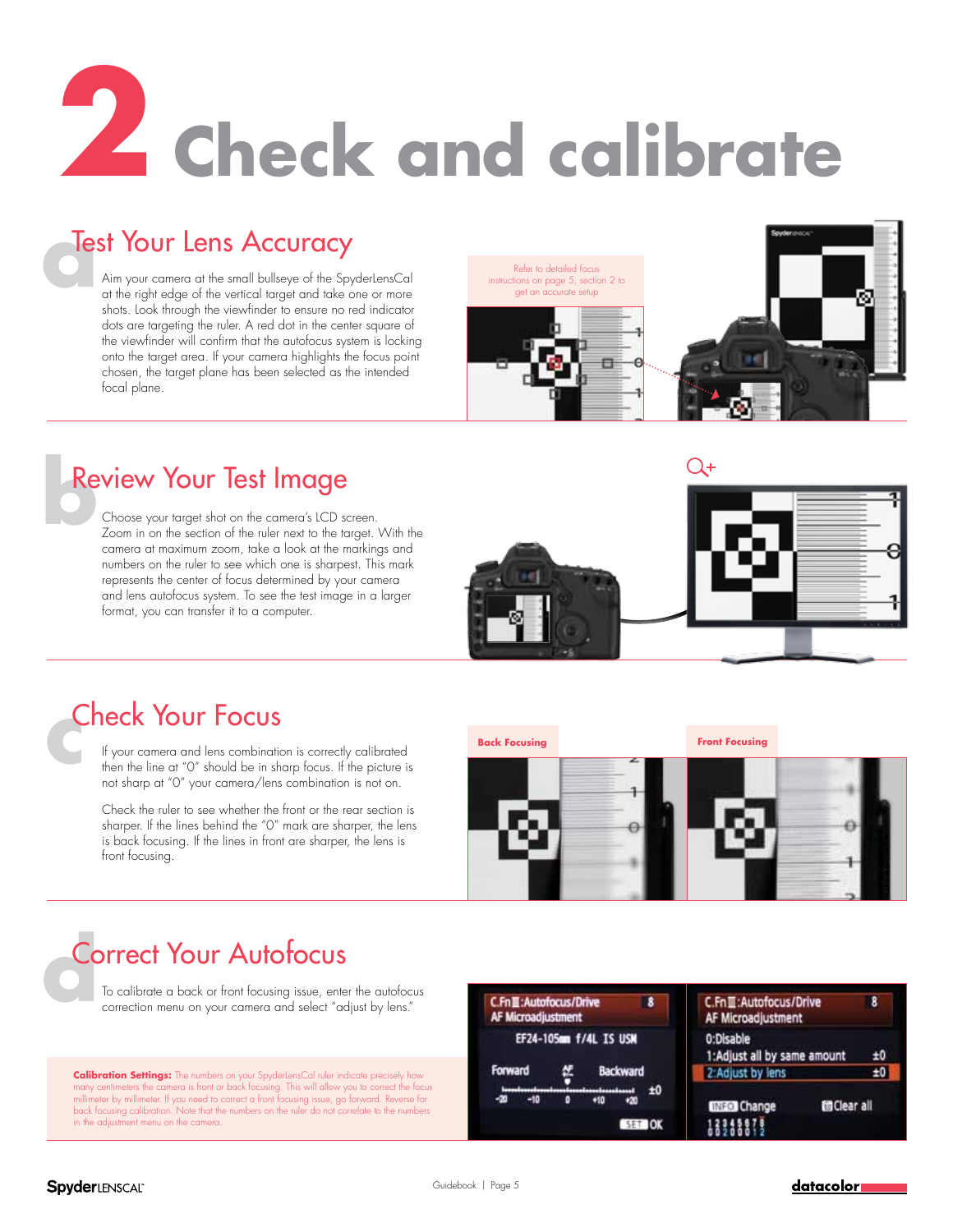

## **Check Your Adjustment**<br>
Make sure your adjustment was optimal. If not,<br>
or decrease your adjustment until the sharpest z

Make sure your adjustment was optimal. If not, increase or decrease your adjustment until the sharpest zone is centered on the "0" mark on your SpyderLensCal ruler.

### **Sharpest Zone**



## **before taking a new shot using autofocus, defocus**<br>
Before taking a new shot using autofocus, defocus<br>
lens manually to make sure the autofocus is working

Before taking a new shot using autofocus, de-focus your lens manually to make sure the autofocus is working properly. (Sometimes, if the lens is almost focused, it will not autofocus again.)

**De-Focus Lens**





Repeat the calibration process for each of your lenses. Recheck the settings annually, or whenever your lenses have been used frequently, or exposed to extreme temperatures. Also repeat the process each time you acquire a new lens. **Recalibrate Each Lens**<br> **consider the calibration process for each of y**<br> **Recheck the settings annually, or whenever**<br> **lens used fraughths as annonced to artimeter**